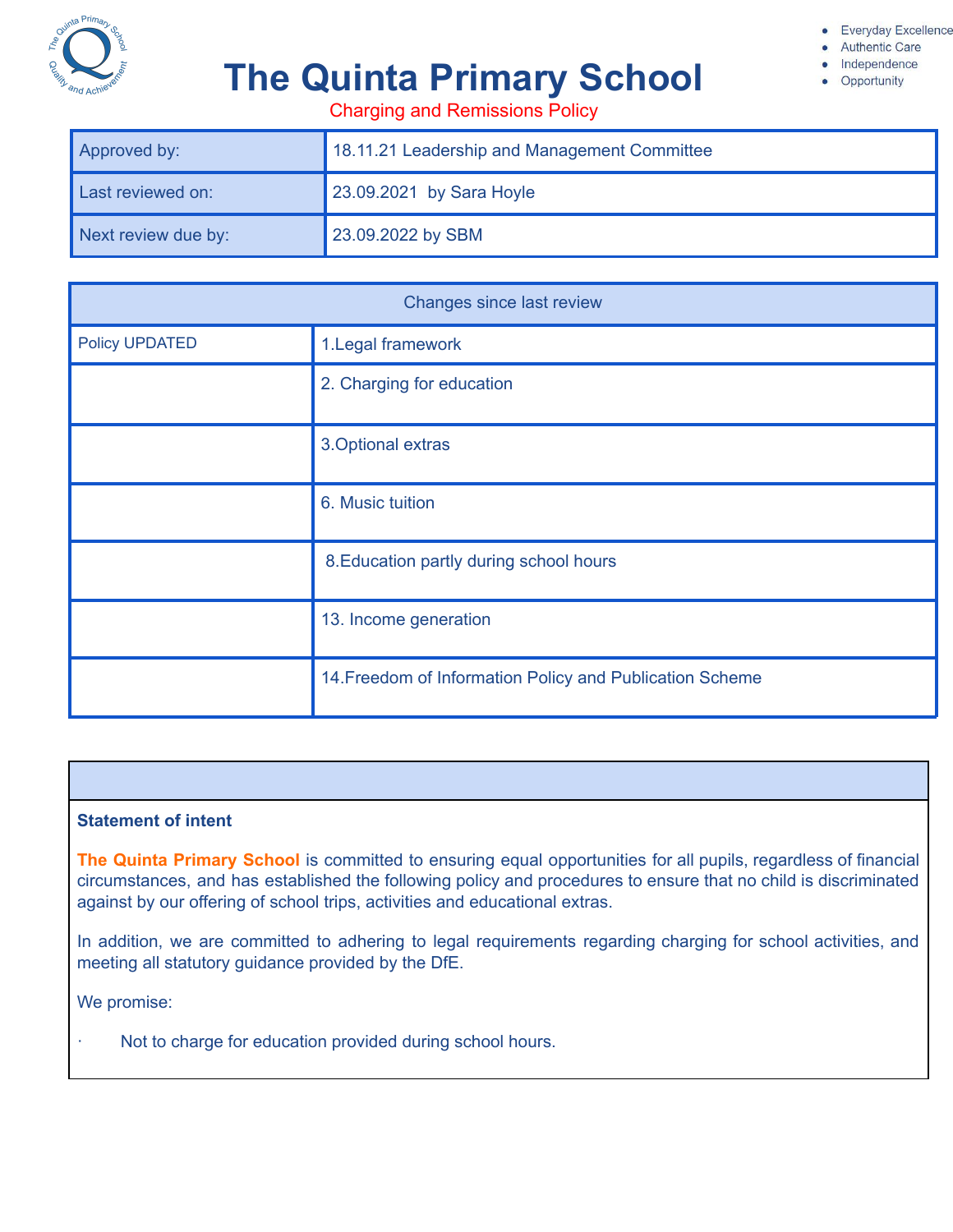To inform parents on low incomes and in receipt of relevant benefits of the support available to them when asking for contributions towards the costs of school visits.

Please note that while this policy may be more or less generous than the LA's, we have ensured it meets the requirements of the law.

### **1. Legal framework**

This policy has due regard to all relevant legislation and statutory guidance including, but not limited to, the following:

- Education Act 1996
- · The Charges for Music Tuition (England) Regulations 2007
- · The Education (Prescribed Public Examinations) (England) Regulations 2010
- Freedom of Information Act 2000
- · DfE (2018) 'Charging for school activities'
- · DfE (2020) 'Governance handbook'
- The trust's Funding Agreement
- · ESFA (2021) 'Academy trust handbook 2021'

This policy operates in conjunction with the following school policies:

- Complaints Procedures Policy
- · Debt Recovery Policy
- · Freedom of Information Policy and Publication Scheme
- The school's Scheme of Delegation
- **Finance Policy**

# **2. Charging for education**

The school will not charge for:

- Admission applications.
- Education provided during school hours (including the supply of any materials, books, instruments or other equipment).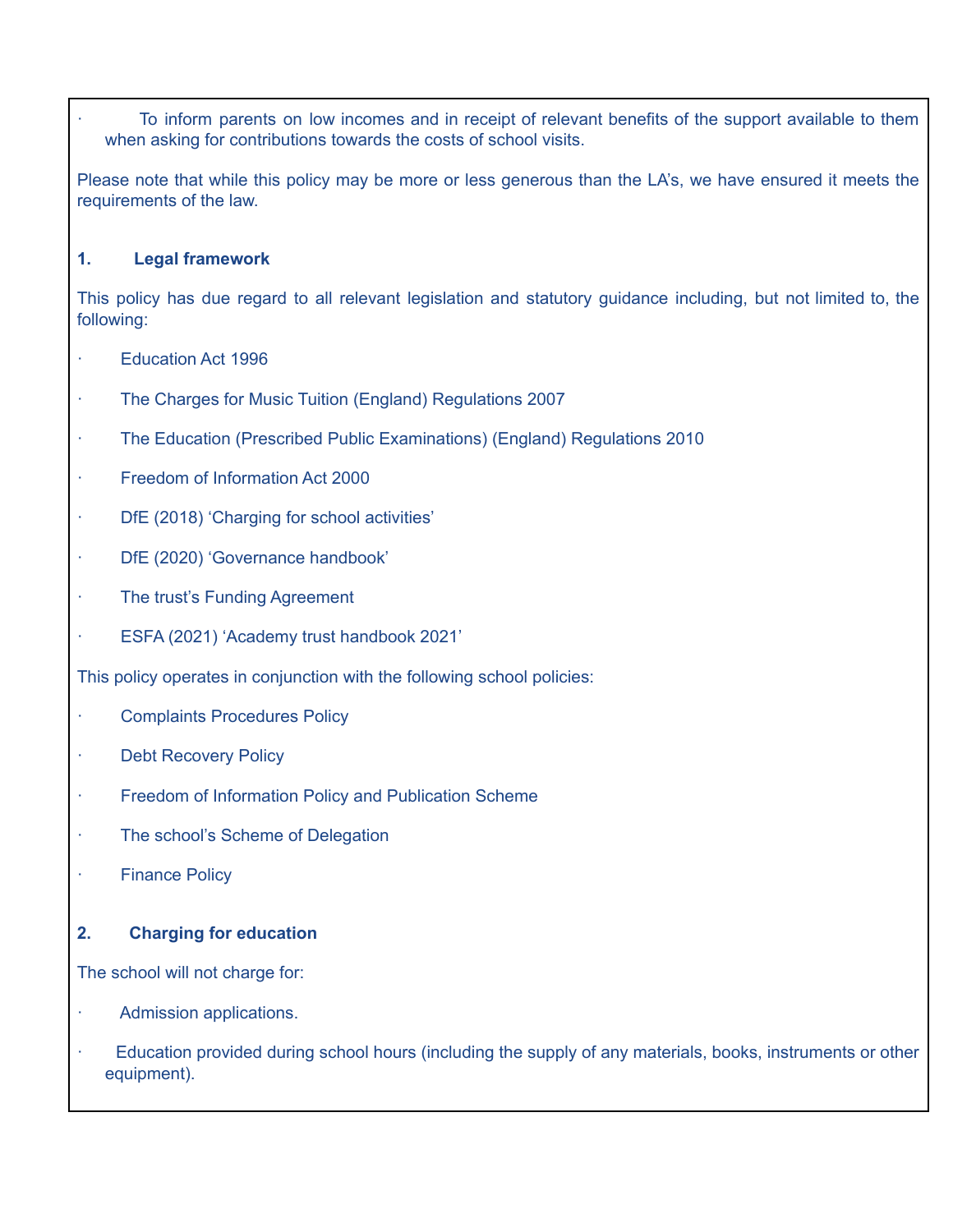- Education provided outside school hours if it is part of the national curriculum, part of a syllabus for a prescribed public examination that the pupil is being prepared for by the school, or part of RE.
- Instrumental or vocal tuition, for pupils learning individually or in groups, unless provided at the request of the pupil's parent.
- Entry for a prescribed public examination, if the pupil has been prepared for it at the school.
- Examination resits, if the pupil is being prepared for the resits at the school.

The school may charge for:

- Materials, books, instruments or equipment, where the child's parent wishes their child to own them.
- · Optional extras.
- · Music tuition (in certain circumstances).
- Certain early years provision.
- · Use of community facilities and other commercial activities.
- Provision of information within the scope of freedom of information.

#### **3. Optional extras**

·

The school may charge for the following optional extras:

- Education provided outside of school time that is not:
	- Part of the national curriculum
	- Part of a syllabus for a prescribed public examination that the pupil is being prepared for at the school
	- Part of RE
- Examination entry fees where the pupil has not been prepared for the examinations at the school
- · Transport, other than that required to take the pupil to school or to other premises where the trust board has arranged for the pupil to be provided with education
- Board and lodging for a pupil on a residential visit
- Extended day services offered to pupils, e.g. breakfast or out-of-school provision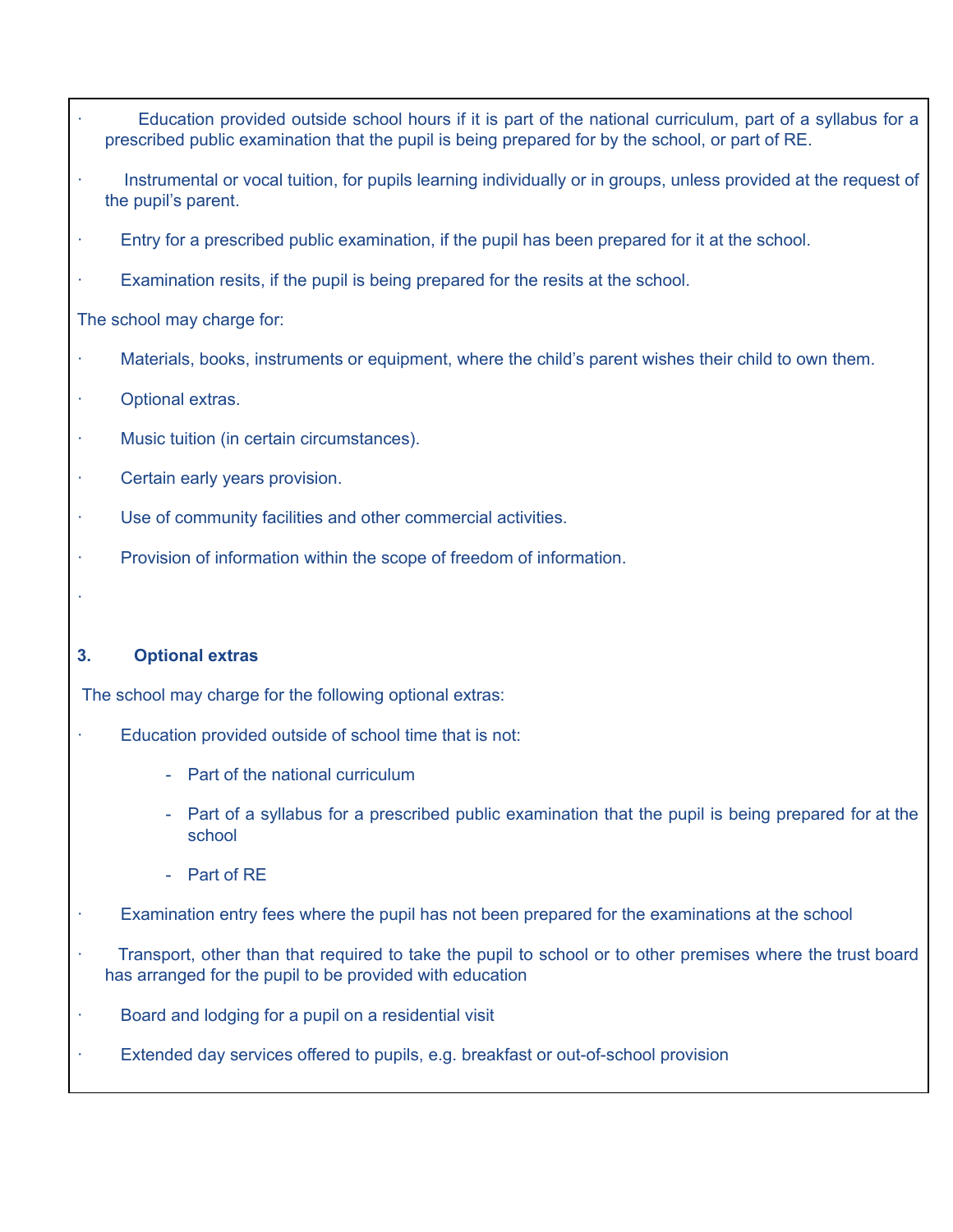When calculating the cost of optional extras, an amount may be included in relation to the following:

- Materials, books, instruments or equipment provided in relation to the optional extra
- Buildings and accommodation
- · Non-teaching staff (including TAs)
- Teaching staff under contracts for services purely to provide an optional extra
- The cost, or an appropriate proportion of the costs, for teaching staff employed to provide vocal tuition or tuition in playing a musical instrument, where the tuition is an optional extra

The school will not charge in excess of the actual cost of providing the optional extra divided by the number of participating pupils. A subsidy will not be charged for any pupils wishing to participate but whose parents are unwilling or unable to pay the full charge. In cases where a small proportion of the activity takes place during school hours, the school will not charge for the cost of alternative provision for those not participating.

The school will not charge for supply teachers to cover for teachers who are absent from school accompanying pupils on a residential visit.

Participation in any optional activity will be on the basis of parental choice and a willingness to meet the charges; therefore, parental agreement is a prerequisite for the provision of an optional extra where charges will be made.

If a charge is to be made for a particular activity, such as optional extras, parents will be informed of how the charge will be calculated.

# **4. Examination fees and resits**

The school may charge for examination fees if:

- The examination is on the set list (which includes SATs, GCSEs and A-levels), but the pupil was not prepared for it at the school.
- The examination is not on the set list, but the school arranged for the pupil to take it.
	- · A pupil fails, without good reason, to complete the requirements of any public examination where the governing board or LA originally paid or agreed to pay the entry fee.

Where a pupil is entered for a second or subsequent attempt at an examination, the school will pay the fee. Once pupils have left the school, resits must be taken at the school.

If a pupil or their parent consider it to be in the best interests of the pupil to request that an examination is re-marked, any fees involved must be covered by the pupil or their parent. If the awarding body changes the overall grade of the result, the school will not be charged by the awarding body and the parent or pupil will have their fees refunded.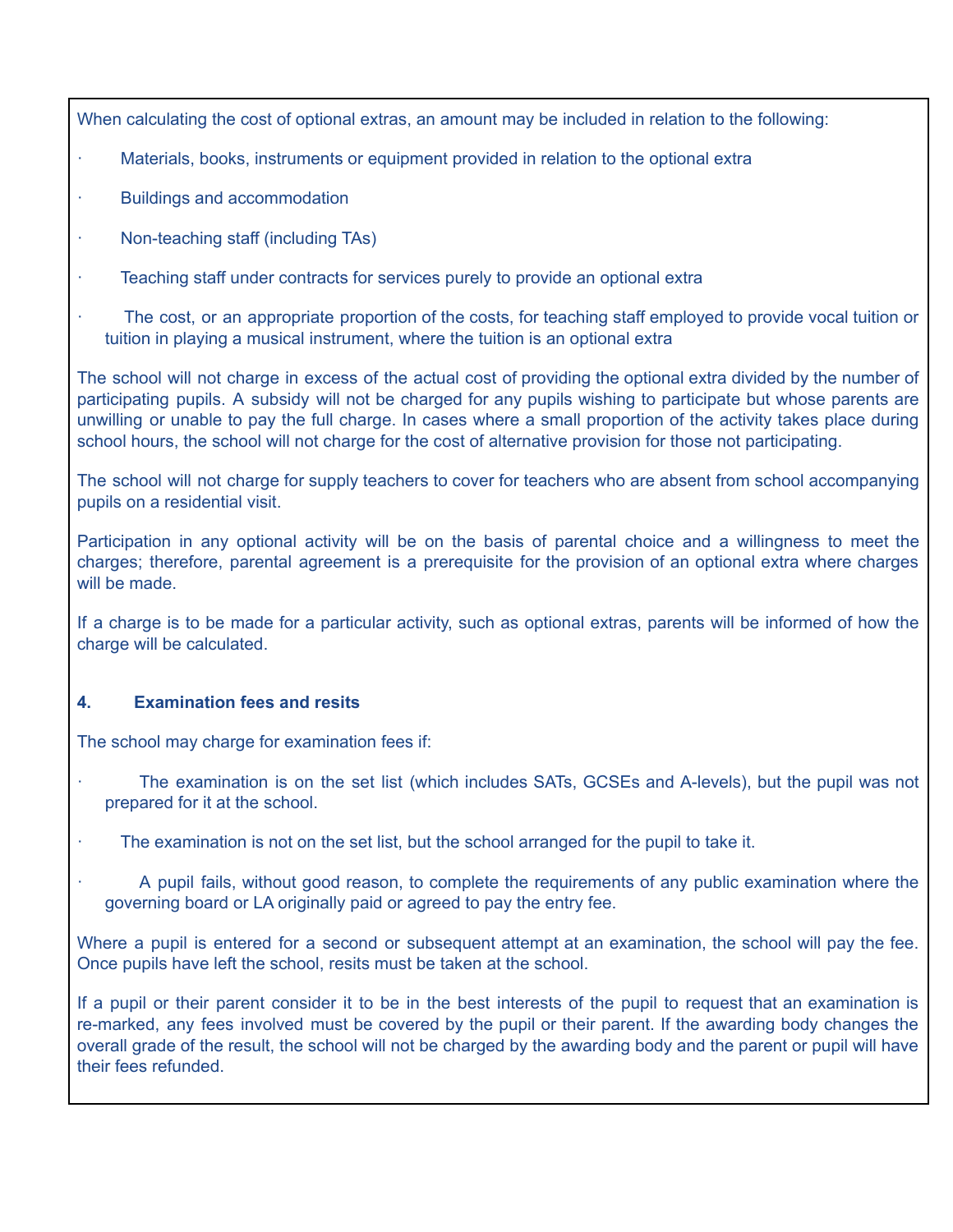### **5. Voluntary contributions**

The school may, from time-to-time, ask for voluntary contributions towards the benefit of the school or school activities. If an activity cannot be funded without voluntary contributions, the school will make this clear to parents at the outset. There is no obligation for parents to make a contribution and parents will be notified regarding whether assistance is available.

No pupil will be excluded from an activity simply because their parents are unwilling or unable to pay. If a parent is unwilling or unable to pay, their child will still be given an equal opportunity to take part in the activity. If insufficient voluntary contributions are raised to fund an activity, and the school cannot fund it via another source, the activity will be cancelled.

The school will strive to ensure that parents do not feel pressurised into making voluntary contributions.

### **6. Music tuition**

Instrumental and vocal music tuition is an exception to the rule that all education provided during school hours must be free. The Charges for Music Tuition (England) Regulations 2007 allow for charges to be made for vocal or instrumental tuition provided either individually or to groups of any size – provided that the tuition is at the request of the pupil's parents. The charges will not exceed the cost of the provision, including the cost of the staff providing the tuition.

Charging will not be made if the teaching is an essential part of the national curriculum.

Charging will also not be made if the teaching is provided under the first access to the KS2 Instrumental and Vocal Tuition Programme.

No charge will be made in respect of pupils who are LAC.

# **7. Transport**

The school will not charge for:

- · Transporting registered pupils to or from the school premises, where the LA has a statutory obligation to provide the transport.
- · Transporting registered pupils to other premises where the governing board or LA has arranged for pupils to be educated.
- Transporting pupils to meet an examination requirement when they have been prepared for the examination at the school.
- Transport provided for an educational visit.

# **8. Education partly during school hours**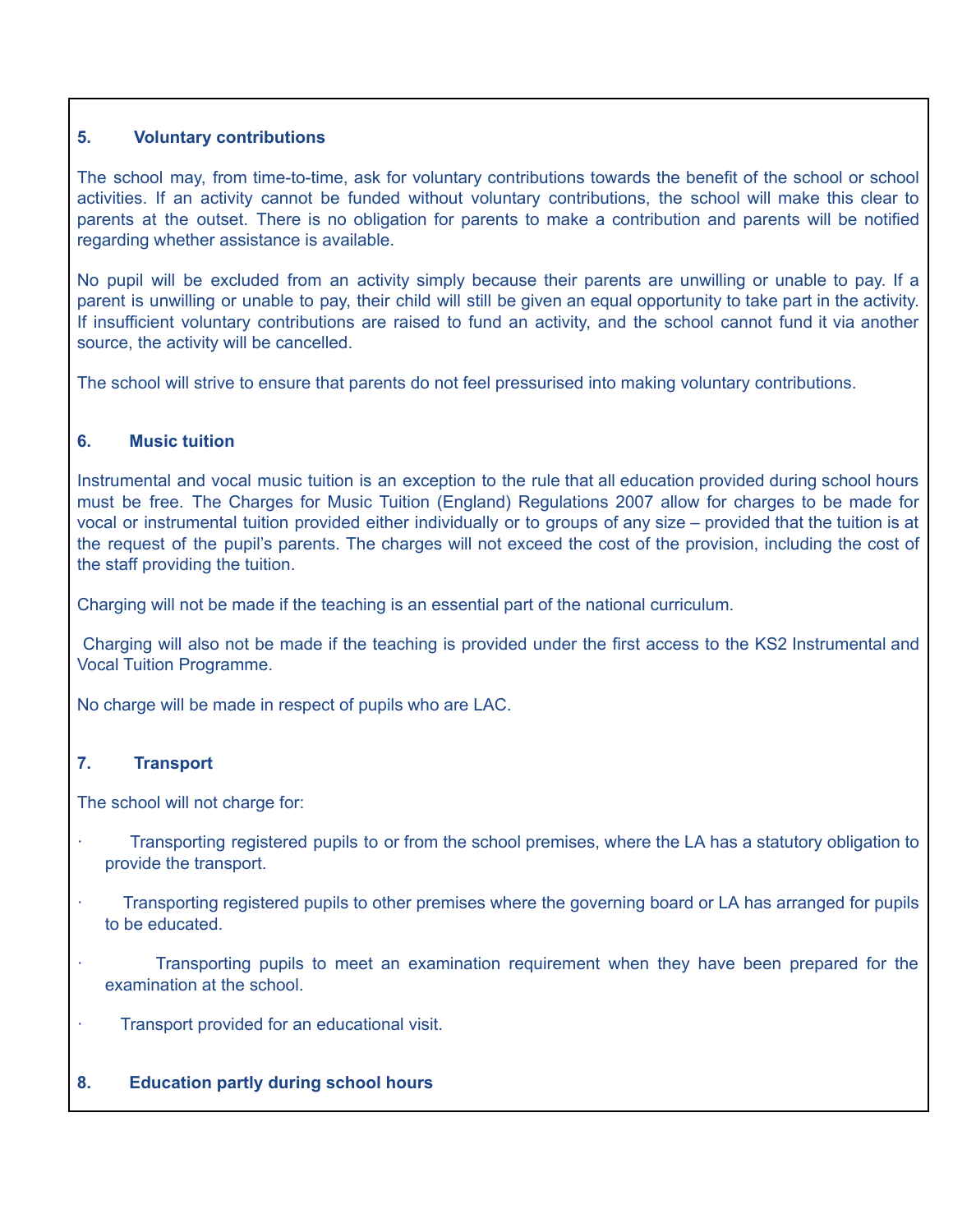If 50 percent or more of the time spent on an activity occurs during school hours (including time spent travelling if the travel occurs during school hours), it is deemed to take place during school hours and no charge will be made.

Whatever the start and finish times of the school day, regulations require that the school day is divided into two sessions. School hours do not include the break in the middle of the day.

If less than 50 percent of the time spent on an activity occurs during school hours, it is deemed to have taken place outside school hours and the school may charge for the activity; however, the school will not charge if the activity is part of the national curriculum, part of a syllabus for a prescribed public examination that the pupil is being prepared for at the school, or part of RE.

The remission of charges for board and lodging payments is the responsibility of the school. These costs will be borne by the school.

Any charges for extended day services will be optional.

### **9. Residential visits**

The school will not charge for:

- Education provided on any visit that takes place during school hours.
	- Education provided on any visit that takes place outside school hours if it is part of the national curriculum, part of a syllabus for a prescribed public examination that the pupil is being prepared for at the school, or part of RE.
- Supply teachers to cover for teachers accompanying pupils on visits.

The school may charge for board and lodging, but the charge will not exceed the actual cost. Parents will be exempt from board and lodging costs if they can prove that they are in receipt of one or more of the following benefits:

- · Income Support
- · Income-based Jobseeker's Allowance
- Income-related Employment and Support Allowance
- Support under part VI of the Immigration and Asylum Act 1999
- The guaranteed element of Pension Credit
- · Child Tax Credit, provided that they are not also entitled to Working Tax Credit and have an annual gross income of no more than £16,190
- · Working Tax Credit run-on paid for four weeks after they stop qualifying for Working Tax Credit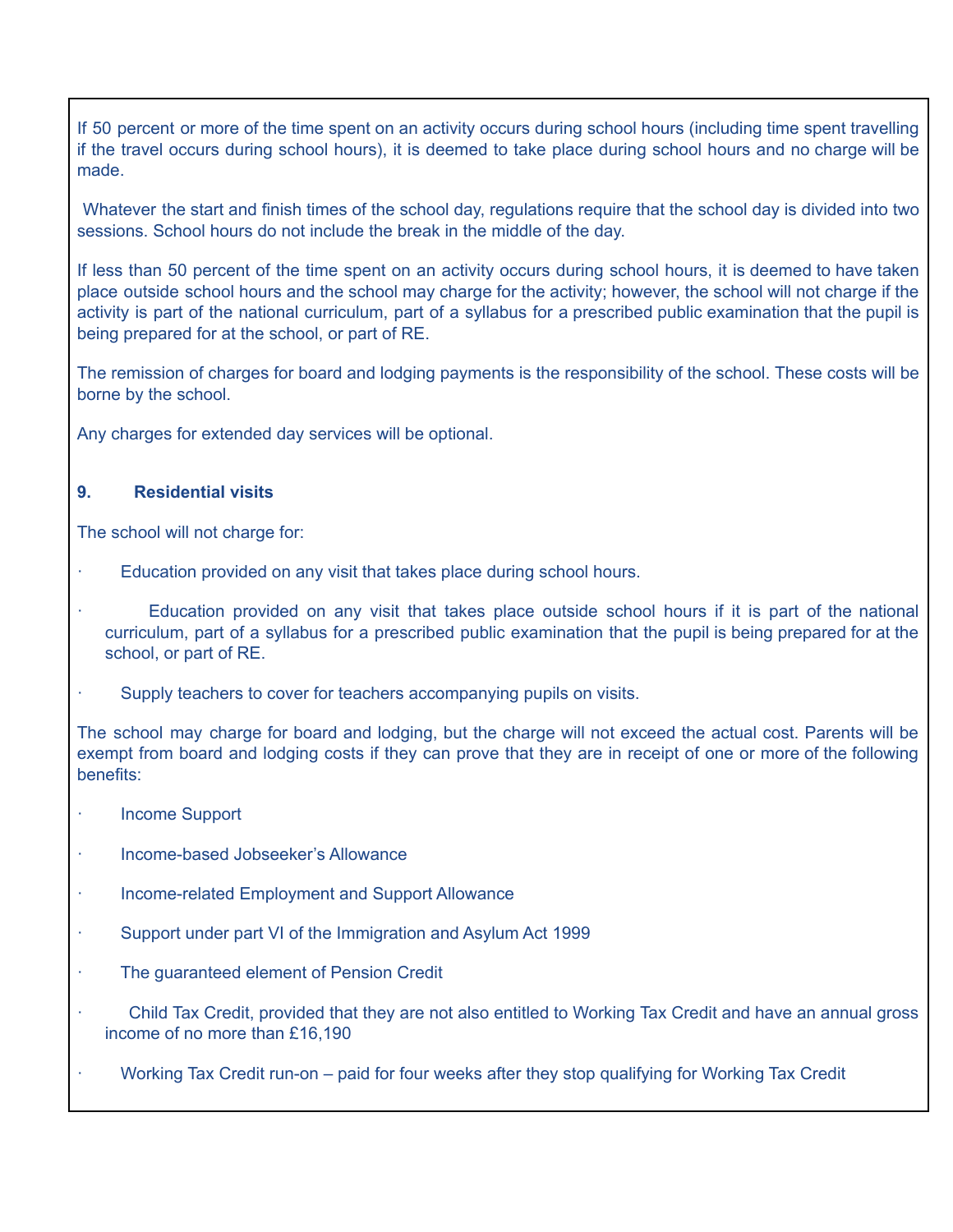Universal Credit – if they apply on or after 1 April 2018, their household income must be less than £7,400 a year (after tax and not including any benefits they receive)

If the number of school sessions covered by the visit is equal to or greater than 50 percent of the number of half days (any period of 12 hours ending with noon or midnight on any day) spent on the visit, the school will not charge for the activity.

### **10. Damaged or lost items**

The school may charge for the cost of replacing items that are damaged or lost due to the negligence or poor behaviour of pupils or their parents.

### **11. Remissions**

The school has set aside a fund to enable parents in financial difficulty to send their children on visits and activities. The funding is limited and there is no guarantee that all requests can be met. Assistance will be allocated on a needs basis, and if the full cost of the trip or activity cannot be met through assistance funding and voluntary contributions, the trip or activity will be cancelled.

Parents in receipt of any of the following benefits may request assistance with the costs of activities:

- **Income Support**
- · Income-based Jobseeker's Allowance
- Income-related Employment and Support Allowance
- Support under part VI of the Immigration and Asylum Act 1999
- The quaranteed element of State Pension Credit
- · Child Tax Credit, provided that they are not also entitled to Working Tax Credit and they have an annual gross income of no more than £16,190
- · Working Tax Credit run on paid for four weeks after they stop qualifying for Working Tax Credit.
- Universal Credit if they apply on or after 1 April 2018, their household income must be less than £7,400 a year (after tax and not including any benefits they receive)

To request assistance, parents should contact the **SBM** via **sbm@thtequinta.cheshire.sch.uk**.

#### **12. School trip refunds**

All initial deposits for school trips will be non-refundable. Parents will be informed of this when they are provided with initial information about the trip.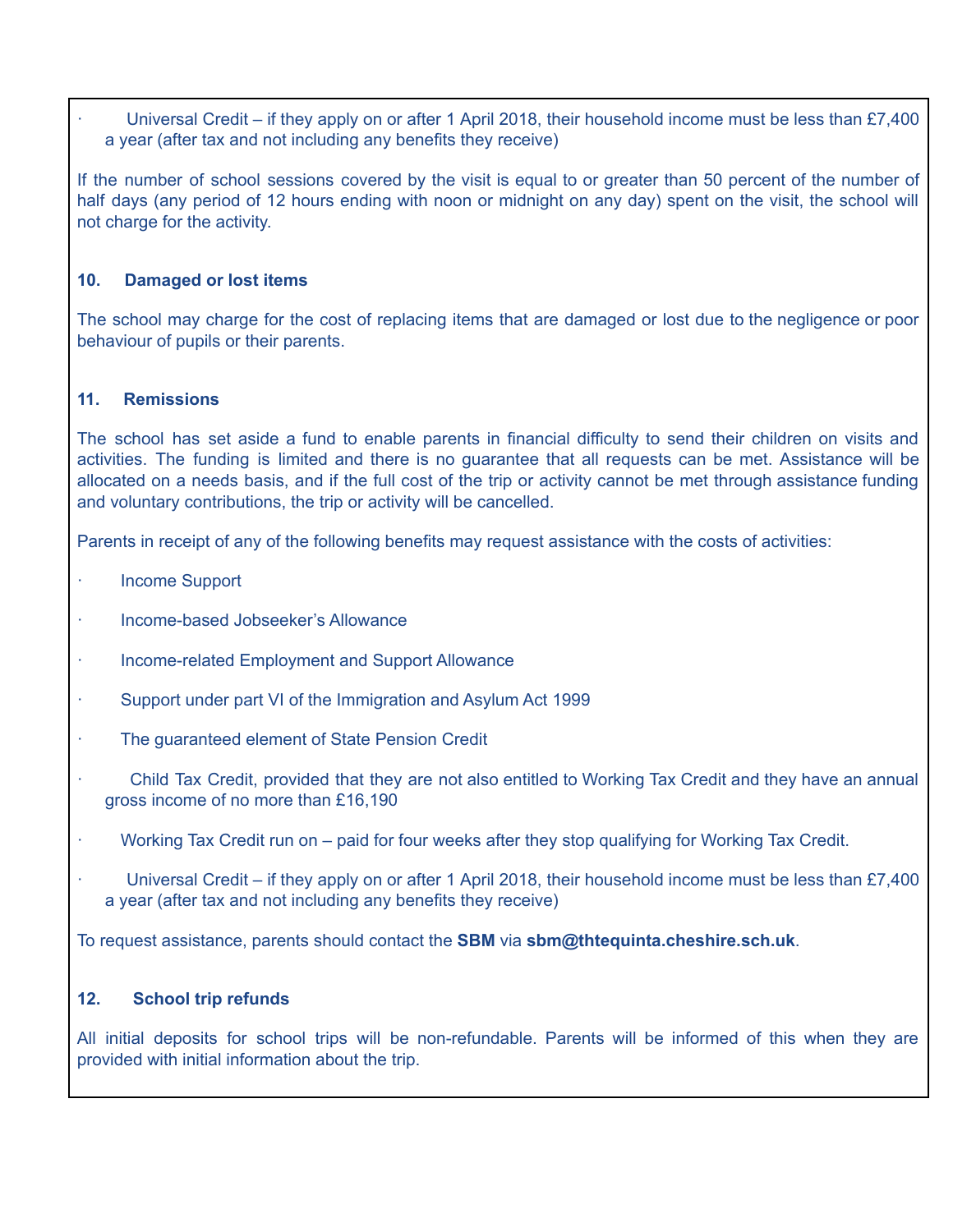In the event that the school has to cancel a trip due to foreseen circumstances, parental contributions will be refunded. In the event that a school trip is cancelled by a party other than the school due to unforeseen circumstances, it is at the school's discretion as to whether a refund is given to parents.

In the event that a pupil or their parents cancel the pupil's place on a trip, it is at the school's discretion as to whether a refund is given. The school will take into account the reason for cancellation, whether the school will be reimbursed for the pupil's place on the trip, and whether the place on the trip can be offered to another pupil.

Where a pupil or their parents have previously cancelled a place on a trip and received a full refund, the school has the right to refuse to allow the pupil to attend future trips and visits.

In the event that a pupil cannot attend a trip at the last minute, e.g. due to illness, it is at the school's discretion as to whether a refund is given. The school will take into account whether the school will be reimbursed for the pupil's place on the trip and whether the place on the trip can be offered to another pupil.

In the event that a school trip is postponed due to unforeseen circumstances, it is at the school's discretion as to what happens with the parental contributions for the trip. The school will consider its options, which could include carrying forward the money until the trip takes place, transferring the money to another trip, or refunding parents.

In the event that the decision is made to postpone a trip due to foreseen circumstances, it is at the school's discretion as to what happens with the parental contributions for the trip. The school will consider its options, which could include carrying forward the money until the trip takes place, transferring the money to another trip, or refunding parents.

Once trip arrangements have been booked and confirmed, if contributions exceed the total cost of the trip, a refund will be given where the excess if greater than £1 per pupil.

The school will deal with cancellations and refunds on a case-by-case basis, ensuring that all pupils and their families are treated equally.

If a parent wishes to make a complaint about refunds, they can do so via the Complaints Procedures Policy.

#### **13. Income generation**

In line with the ESFA's 'Academy trust [handbook'](https://www.gov.uk/guidance/academies-financial-handbook/academy-trust-handbook-2021), the trust will set fees for chargeable services at full cost, and reserves the right to apply an additional rate of return when in a commercial environment.

#### **14. Freedom of Information Policy and Publication Scheme**

The school's Freedom of Information Policy and Publication Scheme sets out where fees may be charged for the provision of information.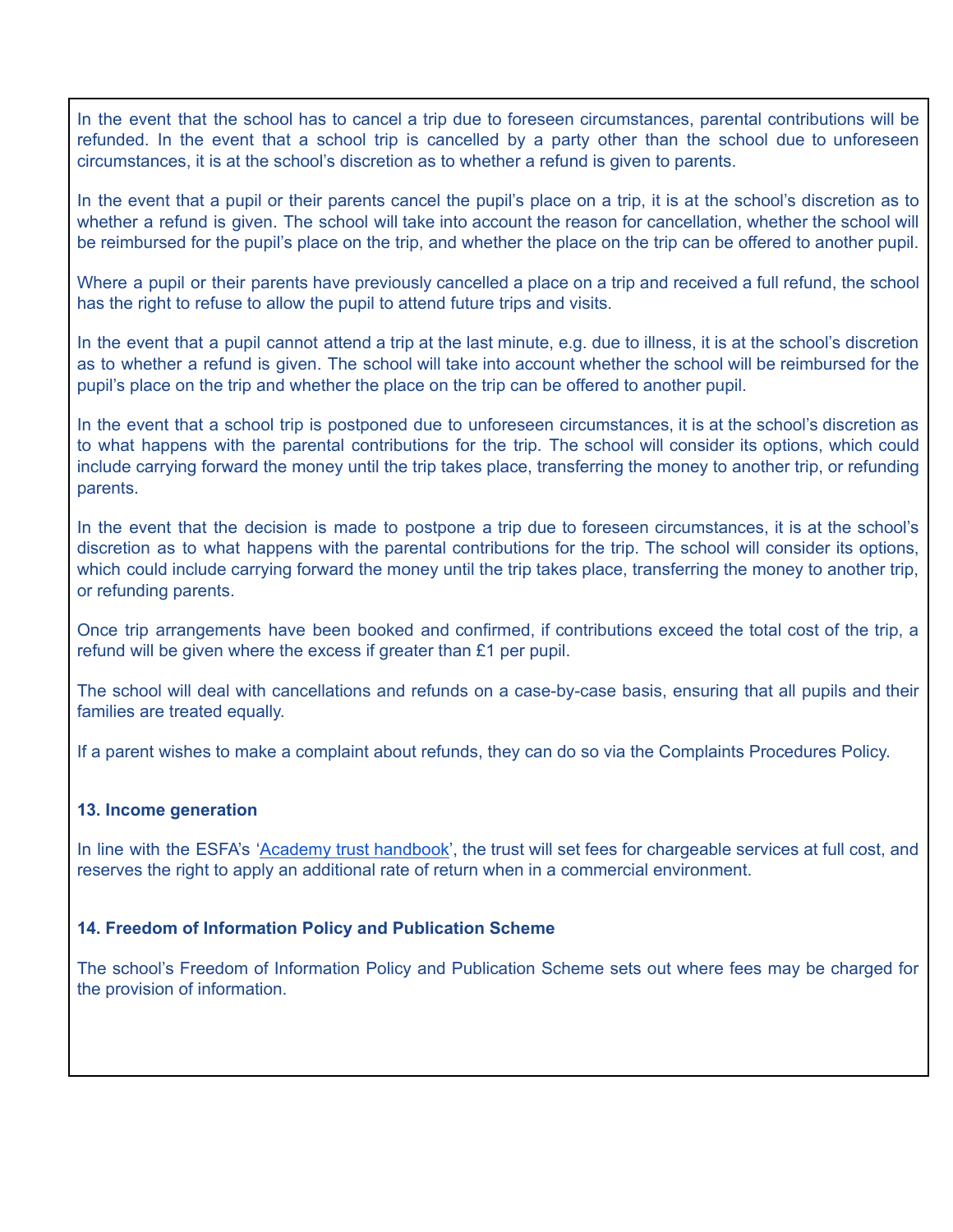## **15. Pupil Premium**

Pupils in receipt of pupil premium funding will have part or all of the cost of residential visits (where hosted by the School) and Educational visits funded from this budget where there is a significant risk of non-participation.

### **16. Events arranged by The Friends of Quinta**

The school values these events and the support given by the parents and carers. The FOQ are responsible for the charges made to such events. How funds are spent is agreed by the committee along with the school.

### **17. School Meals**

School meals are cooked in the kitchen and are available for a nominal daily cost. The School follows the charge set by the Local Authority. Payment is made by preference through the online service. Further details can be received from the school office. KS1 currently receives Universal Free School Meals. However, if you are entitled to Free School Meals then the forms should still be completed as this has other budgetary implications which can affect your child. Application forms can be received from the school office or the East Cheshire website.

#### **18. Lettings**

The School considers letting of the school hall, field, meeting room and community room. The governors wish to avoid any situation arising whereby the School takes an unequal share of the risks, in exchange for too little reward, and have determined that each scheme should be examined against best practice guidelines to ensure, so far as is practicable, that the partnership is beneficial. All lettings will have a signed agreement between both parties stating and agreeing responsibilities. Lettings charges will be based on actual cost to the school, local comparable charges and LA letting charges plus an appropriate income margin.

On the basis laid out in the schools finance manual, the following scale of charges apply:-

| Hall | E20 per hour or £80 for a day |  |
|------|-------------------------------|--|
|      | session                       |  |